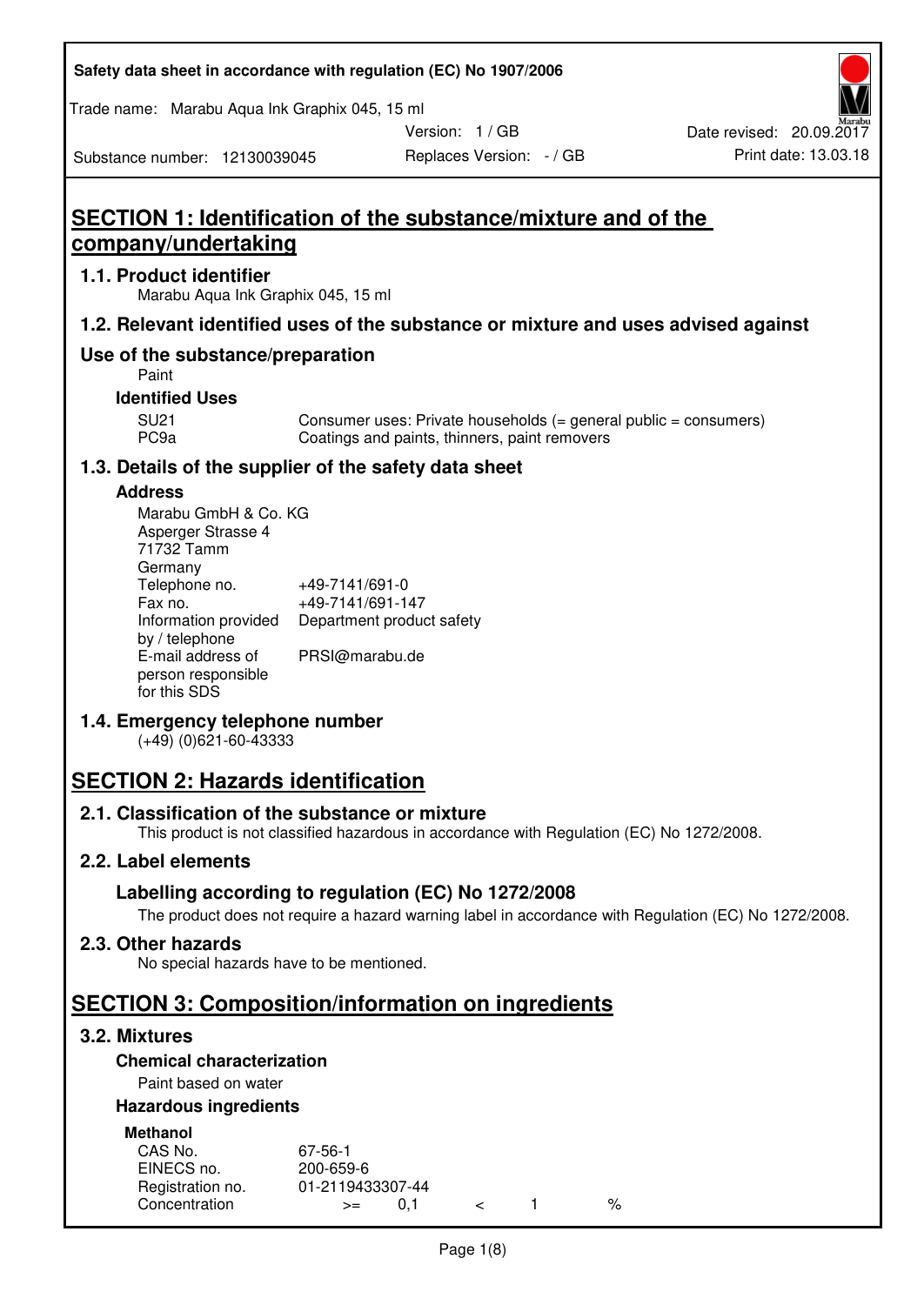| Safety data sheet in accordance with regulation (EC) No 1907/2006                                                                                   |                                                                                                                 |                                           |                                                      |             |                                                                                                            |
|-----------------------------------------------------------------------------------------------------------------------------------------------------|-----------------------------------------------------------------------------------------------------------------|-------------------------------------------|------------------------------------------------------|-------------|------------------------------------------------------------------------------------------------------------|
| Trade name: Marabu Aqua Ink Graphix 045, 15 ml                                                                                                      |                                                                                                                 |                                           |                                                      |             |                                                                                                            |
| Substance number: 12130039045                                                                                                                       |                                                                                                                 | Version: 1/GB<br>Replaces Version: - / GB |                                                      |             | Date revised: 20.09.2017<br>Print date: 13.03.18                                                           |
|                                                                                                                                                     |                                                                                                                 |                                           |                                                      |             |                                                                                                            |
| Classification (Regulation (EC) No. 1272/2008)                                                                                                      | Flam. Liq. 2<br>Acute Tox. 3<br>Acute Tox. 3<br>Acute Tox. 3<br>STOT SE <sub>1</sub>                            |                                           | H225<br>H331<br>H311<br>H301<br>H370                 |             |                                                                                                            |
| Concentration limits (Regulation (EC) No. 1272/2008)                                                                                                | STOT SE 2<br>STOT SE <sub>1</sub>                                                                               | H371<br>H370                              | $>= 10$                                              | $>= 3 < 10$ |                                                                                                            |
| <b>Bronopol (INN)</b><br>CAS No.<br>EINECS no.<br>Concentration                                                                                     | $52 - 51 - 7$<br>200-143-0<br>$>=$                                                                              | 0,01                                      | $\lt$                                                | 0,1         | $\frac{1}{6}$                                                                                              |
| Classification (Regulation (EC) No. 1272/2008)                                                                                                      | Eye Dam. 1<br>Skin Irrit. 2<br>STOT SE3<br>Acute Tox. 4<br>Acute Tox. 4<br>Aquatic Acute 1<br>Aquatic Chronic 1 |                                           | H318<br>H315<br>H335<br>H302<br>H312<br>H400<br>H410 |             |                                                                                                            |
| Concentration limits (Regulation (EC) No. 1272/2008)                                                                                                | Aquatic Acute 1<br><b>Aquatic Chronic</b><br>1                                                                  | H400<br>H410                              | $M = 10$<br>$M = 1$                                  |             |                                                                                                            |
| <b>SECTION 4: First aid measures</b>                                                                                                                |                                                                                                                 |                                           |                                                      |             |                                                                                                            |
| 4.1. Description of first aid measures                                                                                                              |                                                                                                                 |                                           |                                                      |             |                                                                                                            |
| After skin contact                                                                                                                                  |                                                                                                                 |                                           |                                                      |             |                                                                                                            |
| Wash with plenty of water and soap. Do NOT use solvents or thinners.<br>After eye contact                                                           |                                                                                                                 |                                           |                                                      |             |                                                                                                            |
|                                                                                                                                                     |                                                                                                                 |                                           |                                                      |             | Separate eyelids, wash the eyes thoroughly with water (15 min.). In case of irritation consult an oculist. |
| <b>After ingestion</b><br>Rinse mouth thoroughly with water. If larger amounts are swallowed or in the event of symptoms take<br>medical treatment. |                                                                                                                 |                                           |                                                      |             |                                                                                                            |
| 4.2. Most important symptoms and effects, both acute and delayed<br>Until now no symptoms known so far.                                             |                                                                                                                 |                                           |                                                      |             |                                                                                                            |
| 4.3. Indication of any immediate medical attention and special treatment needed<br>Hints for the physician / treatment<br>Treat symptomatically     |                                                                                                                 |                                           |                                                      |             |                                                                                                            |
| <b>SECTION 5: Firefighting measures</b>                                                                                                             |                                                                                                                 |                                           |                                                      |             |                                                                                                            |
| 5.1. Extinguishing media                                                                                                                            |                                                                                                                 |                                           |                                                      |             |                                                                                                            |
| Suitable extinguishing media<br>Carbon dioxide, Foam, Sand, Water                                                                                   |                                                                                                                 |                                           |                                                      |             |                                                                                                            |
| 5.2. Special hazards arising from the substance or mixture                                                                                          |                                                                                                                 |                                           |                                                      |             |                                                                                                            |
|                                                                                                                                                     |                                                                                                                 |                                           |                                                      |             |                                                                                                            |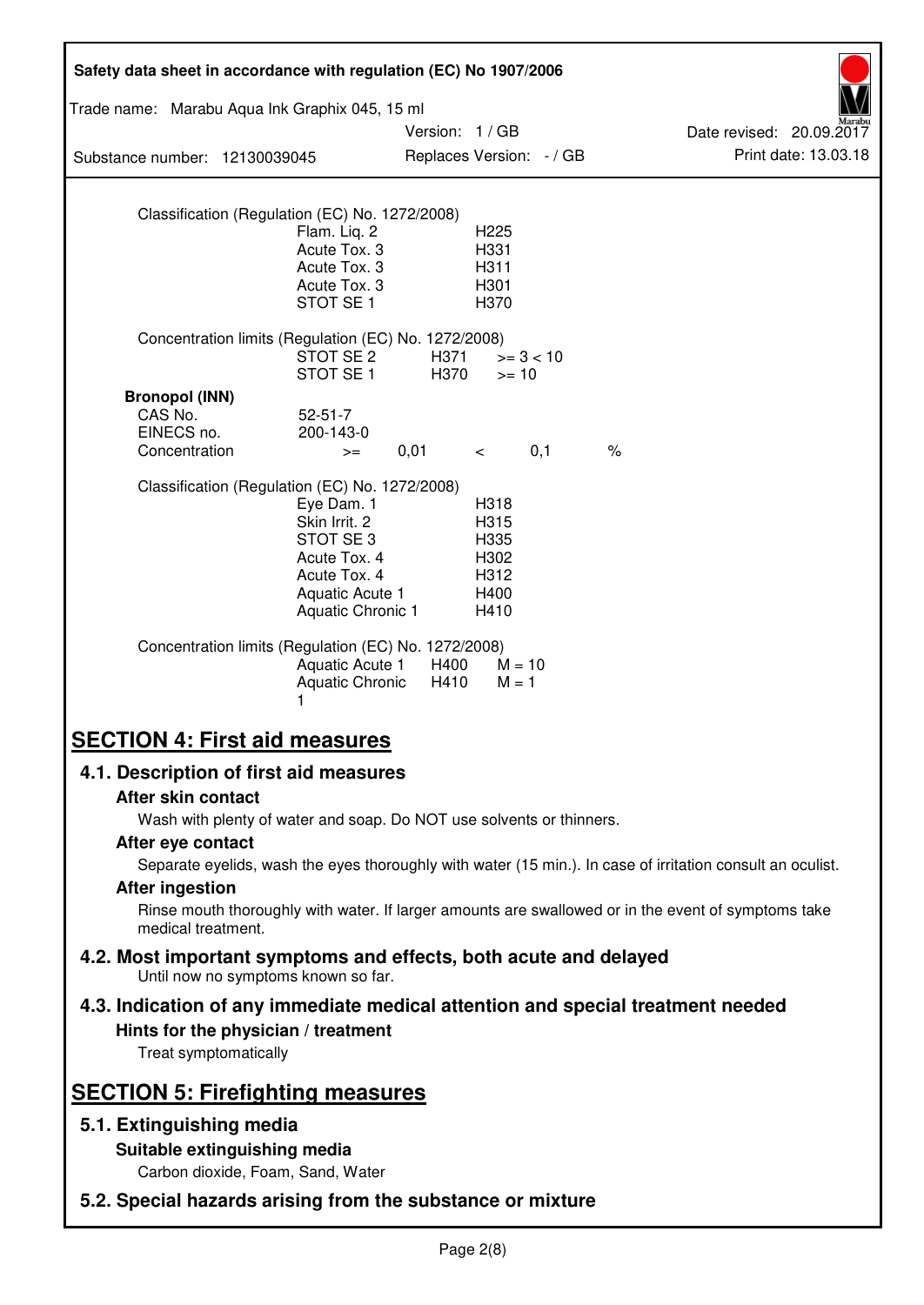### **Safety data sheet in accordance with regulation (EC) No 1907/2006**

Trade name: Marabu Aqua Ink Graphix 045, 15 ml

Version: 1 / GB

Replaces Version: - / GB Print date: 13.03.18 Date revised: 20.09.2017

Substance number: 12130039045

In the event of fire the following can be released: Carbon dioxide (CO2); Carbon monoxide (CO); dense black smoke; Hydrogen chloride (HCl)

### **5.3. Advice for firefighters**

### **Other information**

Collect contaminated fire-fighting water separately, must not be discharged into the drains.

## **SECTION 6: Accidental release measures**

**6.1. Personal precautions, protective equipment and emergency procedures**  No particular measures required.

### **6.2. Environmental precautions**

No particular measures required.

**6.3. Methods and material for containment and cleaning up**  Clean preferably with a detergent - avoid use of solvents.

### **6.4. Reference to other sections**

Information regarding Safe handling, see Section 7. Information regarding personal protective measures, see Section 8. Information regarding waste disposal, see Section 13.

## **SECTION 7: Handling and storage**

### **7.1. Precautions for safe handling**

### **Advice on safe handling**

Avoid skin and eye contact. Smoking, eating and drinking shall be prohibited in application area.

### **Advice on protection against fire and explosion**

No special measures required.

#### **7.2. Conditions for safe storage, including any incompatibilities**

**Requirements for storage rooms and vessels** 

Store in frostfree conditions.

#### **Storage class according to TRGS 510**

Storage class according to 12 TRGS 510 Non-combustible liquids

### **7.3. Specific end use(s)**

Paint

## **SECTION 8: Exposure controls/personal protection**

### **8.1. Control parameters**

### **Other information**

There are not known any further control parameters.

### **8.2. Exposure controls**

### **Exposure controls**

Provide adequate ventilation.

# **Respiratory protection**

Not necessary.

#### **Hand protection**  Not necessary.

In case of intensive contact wear protective gloves.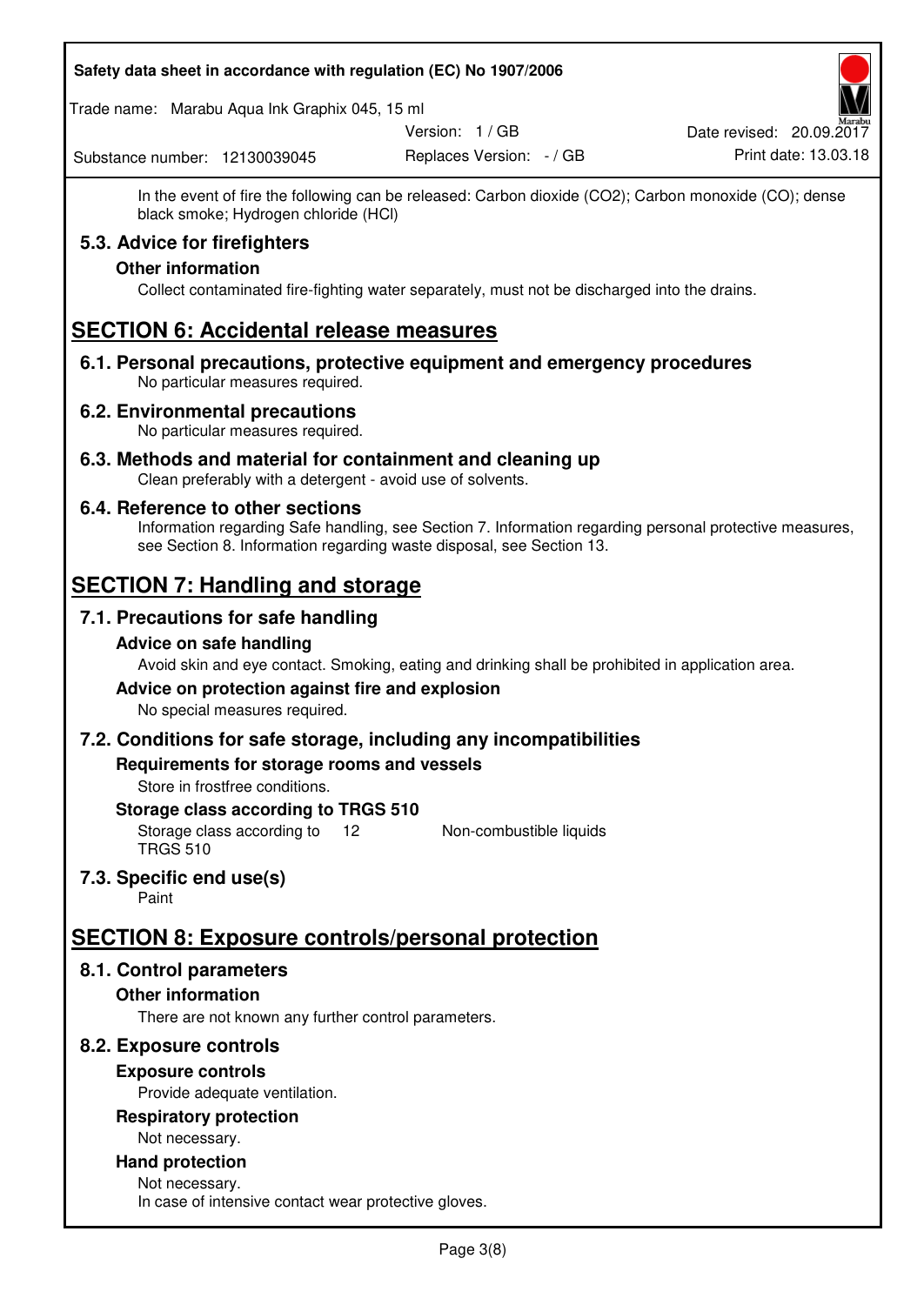| Safety data sheet in accordance with regulation (EC) No 1907/2006                                                                                                                                                                                                                                                                                                                                                                                                                                                                                                                                                                                                                                                                                                                                                                                                                                                                                                                                                                                                                                                                                                       |                                 |                          |                          |  |  |
|-------------------------------------------------------------------------------------------------------------------------------------------------------------------------------------------------------------------------------------------------------------------------------------------------------------------------------------------------------------------------------------------------------------------------------------------------------------------------------------------------------------------------------------------------------------------------------------------------------------------------------------------------------------------------------------------------------------------------------------------------------------------------------------------------------------------------------------------------------------------------------------------------------------------------------------------------------------------------------------------------------------------------------------------------------------------------------------------------------------------------------------------------------------------------|---------------------------------|--------------------------|--------------------------|--|--|
| Trade name: Marabu Aqua Ink Graphix 045, 15 ml                                                                                                                                                                                                                                                                                                                                                                                                                                                                                                                                                                                                                                                                                                                                                                                                                                                                                                                                                                                                                                                                                                                          |                                 |                          |                          |  |  |
|                                                                                                                                                                                                                                                                                                                                                                                                                                                                                                                                                                                                                                                                                                                                                                                                                                                                                                                                                                                                                                                                                                                                                                         | Version: 1 / GB                 |                          | Date revised: 20.09.2017 |  |  |
| Substance number: 12130039045                                                                                                                                                                                                                                                                                                                                                                                                                                                                                                                                                                                                                                                                                                                                                                                                                                                                                                                                                                                                                                                                                                                                           |                                 | Replaces Version: - / GB | Print date: 13.03.18     |  |  |
| There is no one glove material or combination of materials that will give unlimited resistance to any<br>individual or combination of chemicals.<br>For prolonged or repeated handling nitrile rubber gloves with textile undergloves are required.<br><b>Material thickness</b><br>$\,>$<br>Breakthrough time<br>$\overline{\phantom{a}}$<br>The breakthrough time must be greater than the end use time of the product.<br>The instructions and information provided by the glove manufacturer on use, storage, maintenance and<br>replacement must be followed.<br>Gloves should be replaced regularly and if there is any sign of damage to the glove material.<br>Always ensure that gloves are free from defects and that they are stored and used correctly.<br>The performance or effectiveness of the glove may be reduced by physical/ chemical damage and poor<br>maintenance.<br>Barrier creams may help to protect the exposed areas of the skin, they should however not be applied<br>once exposure has occurred.<br>Eye protection<br>Not necessary.<br><b>Body protection</b><br>Not applicable.<br><b>SECTION 9: Physical and chemical properties</b> | 0,5<br>30                       | mm<br>min                |                          |  |  |
|                                                                                                                                                                                                                                                                                                                                                                                                                                                                                                                                                                                                                                                                                                                                                                                                                                                                                                                                                                                                                                                                                                                                                                         |                                 |                          |                          |  |  |
| 9.1. Information on basic physical and chemical properties                                                                                                                                                                                                                                                                                                                                                                                                                                                                                                                                                                                                                                                                                                                                                                                                                                                                                                                                                                                                                                                                                                              |                                 |                          |                          |  |  |
| <b>Form</b><br><b>Colour</b>                                                                                                                                                                                                                                                                                                                                                                                                                                                                                                                                                                                                                                                                                                                                                                                                                                                                                                                                                                                                                                                                                                                                            | liquid<br>coloured              |                          |                          |  |  |
| <b>Odour</b>                                                                                                                                                                                                                                                                                                                                                                                                                                                                                                                                                                                                                                                                                                                                                                                                                                                                                                                                                                                                                                                                                                                                                            | odourless                       |                          |                          |  |  |
| <b>Odour threshold</b>                                                                                                                                                                                                                                                                                                                                                                                                                                                                                                                                                                                                                                                                                                                                                                                                                                                                                                                                                                                                                                                                                                                                                  |                                 |                          |                          |  |  |
| Remarks                                                                                                                                                                                                                                                                                                                                                                                                                                                                                                                                                                                                                                                                                                                                                                                                                                                                                                                                                                                                                                                                                                                                                                 | No data available               |                          |                          |  |  |
| <b>Melting point</b>                                                                                                                                                                                                                                                                                                                                                                                                                                                                                                                                                                                                                                                                                                                                                                                                                                                                                                                                                                                                                                                                                                                                                    |                                 |                          |                          |  |  |
| Remarks                                                                                                                                                                                                                                                                                                                                                                                                                                                                                                                                                                                                                                                                                                                                                                                                                                                                                                                                                                                                                                                                                                                                                                 | not determined                  |                          |                          |  |  |
|                                                                                                                                                                                                                                                                                                                                                                                                                                                                                                                                                                                                                                                                                                                                                                                                                                                                                                                                                                                                                                                                                                                                                                         |                                 |                          |                          |  |  |
| <b>Freezing point</b>                                                                                                                                                                                                                                                                                                                                                                                                                                                                                                                                                                                                                                                                                                                                                                                                                                                                                                                                                                                                                                                                                                                                                   |                                 |                          |                          |  |  |
| Remarks                                                                                                                                                                                                                                                                                                                                                                                                                                                                                                                                                                                                                                                                                                                                                                                                                                                                                                                                                                                                                                                                                                                                                                 | not determined                  |                          |                          |  |  |
| Initial boiling point and boiling range                                                                                                                                                                                                                                                                                                                                                                                                                                                                                                                                                                                                                                                                                                                                                                                                                                                                                                                                                                                                                                                                                                                                 |                                 |                          |                          |  |  |
| Value<br>Pressure                                                                                                                                                                                                                                                                                                                                                                                                                                                                                                                                                                                                                                                                                                                                                                                                                                                                                                                                                                                                                                                                                                                                                       | 100<br>appr.<br>1.013           | hPa                      | °C                       |  |  |
| Source                                                                                                                                                                                                                                                                                                                                                                                                                                                                                                                                                                                                                                                                                                                                                                                                                                                                                                                                                                                                                                                                                                                                                                  | Literature value                |                          |                          |  |  |
| <b>Flash point</b>                                                                                                                                                                                                                                                                                                                                                                                                                                                                                                                                                                                                                                                                                                                                                                                                                                                                                                                                                                                                                                                                                                                                                      |                                 |                          |                          |  |  |
| Remarks                                                                                                                                                                                                                                                                                                                                                                                                                                                                                                                                                                                                                                                                                                                                                                                                                                                                                                                                                                                                                                                                                                                                                                 | Not applicable                  |                          |                          |  |  |
| Evaporation rate (ether $= 1$ ) :                                                                                                                                                                                                                                                                                                                                                                                                                                                                                                                                                                                                                                                                                                                                                                                                                                                                                                                                                                                                                                                                                                                                       |                                 |                          |                          |  |  |
| Remarks                                                                                                                                                                                                                                                                                                                                                                                                                                                                                                                                                                                                                                                                                                                                                                                                                                                                                                                                                                                                                                                                                                                                                                 | not determined                  |                          |                          |  |  |
|                                                                                                                                                                                                                                                                                                                                                                                                                                                                                                                                                                                                                                                                                                                                                                                                                                                                                                                                                                                                                                                                                                                                                                         |                                 |                          |                          |  |  |
| Flammability (solid, gas)                                                                                                                                                                                                                                                                                                                                                                                                                                                                                                                                                                                                                                                                                                                                                                                                                                                                                                                                                                                                                                                                                                                                               |                                 |                          |                          |  |  |
| Not applicable                                                                                                                                                                                                                                                                                                                                                                                                                                                                                                                                                                                                                                                                                                                                                                                                                                                                                                                                                                                                                                                                                                                                                          |                                 |                          |                          |  |  |
| Upper/lower flammability or explosive limits                                                                                                                                                                                                                                                                                                                                                                                                                                                                                                                                                                                                                                                                                                                                                                                                                                                                                                                                                                                                                                                                                                                            |                                 |                          |                          |  |  |
| Remarks                                                                                                                                                                                                                                                                                                                                                                                                                                                                                                                                                                                                                                                                                                                                                                                                                                                                                                                                                                                                                                                                                                                                                                 | not determined                  |                          |                          |  |  |
| Vapour pressure                                                                                                                                                                                                                                                                                                                                                                                                                                                                                                                                                                                                                                                                                                                                                                                                                                                                                                                                                                                                                                                                                                                                                         |                                 |                          |                          |  |  |
| Value                                                                                                                                                                                                                                                                                                                                                                                                                                                                                                                                                                                                                                                                                                                                                                                                                                                                                                                                                                                                                                                                                                                                                                   | 23<br>appr.<br>20               | °C                       | hPa                      |  |  |
| Temperature<br>Method                                                                                                                                                                                                                                                                                                                                                                                                                                                                                                                                                                                                                                                                                                                                                                                                                                                                                                                                                                                                                                                                                                                                                   | Value taken from the literature |                          |                          |  |  |
| <b>Vapour density</b>                                                                                                                                                                                                                                                                                                                                                                                                                                                                                                                                                                                                                                                                                                                                                                                                                                                                                                                                                                                                                                                                                                                                                   |                                 |                          |                          |  |  |
| Remarks                                                                                                                                                                                                                                                                                                                                                                                                                                                                                                                                                                                                                                                                                                                                                                                                                                                                                                                                                                                                                                                                                                                                                                 | not determined                  |                          |                          |  |  |
|                                                                                                                                                                                                                                                                                                                                                                                                                                                                                                                                                                                                                                                                                                                                                                                                                                                                                                                                                                                                                                                                                                                                                                         |                                 |                          |                          |  |  |
| <b>Density</b>                                                                                                                                                                                                                                                                                                                                                                                                                                                                                                                                                                                                                                                                                                                                                                                                                                                                                                                                                                                                                                                                                                                                                          |                                 |                          |                          |  |  |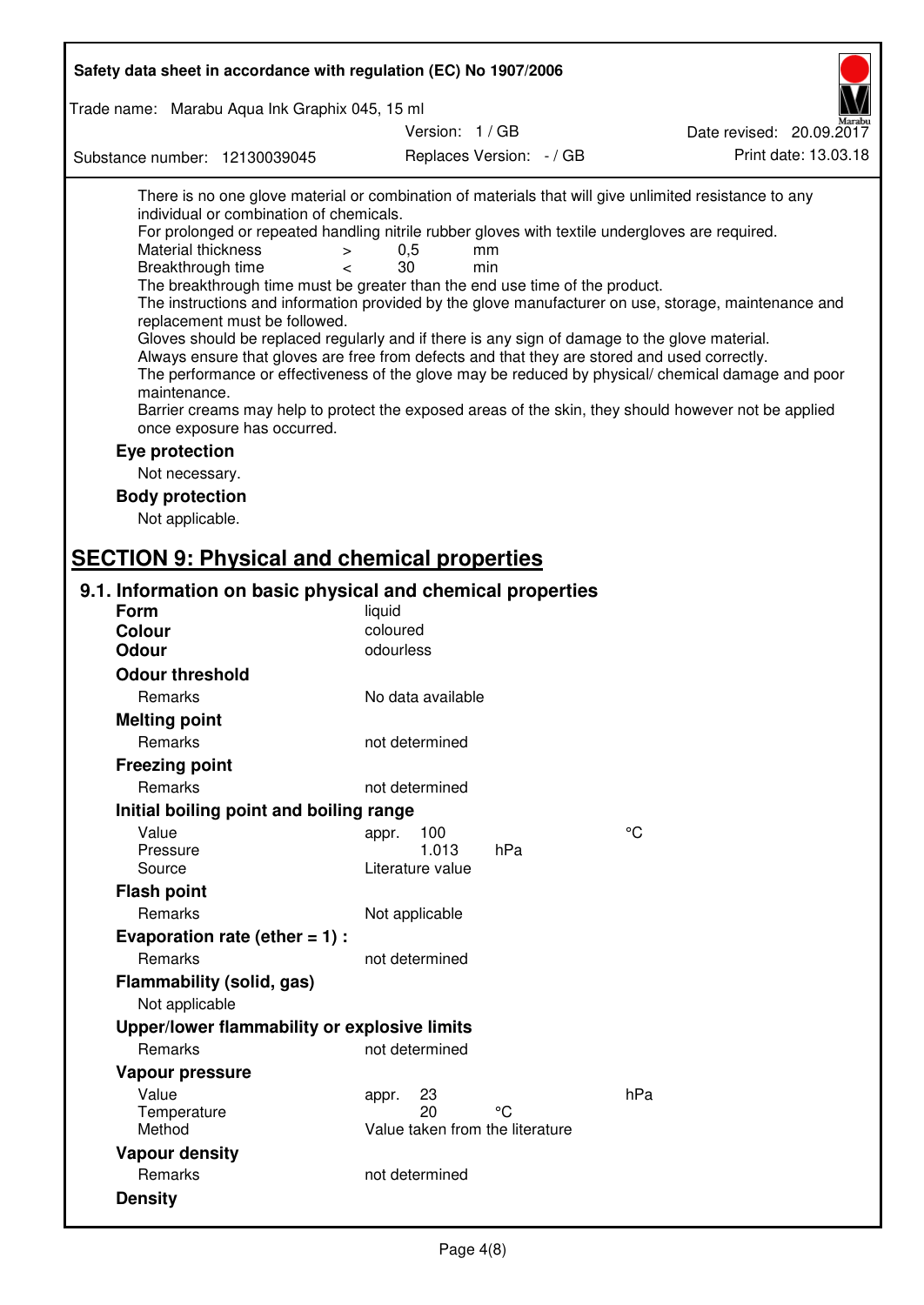| Safety data sheet in accordance with regulation (EC) No 1907/2006                    |                                                                   |                          |
|--------------------------------------------------------------------------------------|-------------------------------------------------------------------|--------------------------|
| Trade name: Marabu Aqua Ink Graphix 045, 15 ml                                       |                                                                   |                          |
|                                                                                      | Version: 1 / GB                                                   | Date revised: 20.09.2017 |
| Substance number: 12130039045                                                        | Replaces Version: - / GB                                          | Print date: 13.03.18     |
|                                                                                      |                                                                   |                          |
| Value<br>Temperature                                                                 | 1,01<br>$\rm ^{\circ}C$<br>20                                     | g/cm <sup>3</sup>        |
| Method                                                                               | DIN EN ISO 2811                                                   |                          |
| Solubility in water                                                                  |                                                                   |                          |
| Remarks                                                                              | miscible                                                          |                          |
| Ignition temperature                                                                 |                                                                   |                          |
| Remarks                                                                              | not determined                                                    |                          |
| <b>Viscosity</b>                                                                     |                                                                   |                          |
| Remarks                                                                              |                                                                   |                          |
| Remarks                                                                              | not determined                                                    |                          |
| 9.2. Other information                                                               |                                                                   |                          |
| <b>Other information</b>                                                             |                                                                   |                          |
| None known                                                                           |                                                                   |                          |
|                                                                                      |                                                                   |                          |
| <b>SECTION 10: Stability and reactivity</b>                                          |                                                                   |                          |
| 10.1. Reactivity                                                                     |                                                                   |                          |
| None                                                                                 |                                                                   |                          |
| 10.2. Chemical stability<br>No hazardous reactions known.                            |                                                                   |                          |
| 10.3. Possibility of hazardous reactions<br>No hazardous reactions known.            |                                                                   |                          |
| 10.4. Conditions to avoid<br>No hazardous reactions known.                           |                                                                   |                          |
| 10.5. Incompatible materials<br>None                                                 |                                                                   |                          |
|                                                                                      |                                                                   |                          |
| 10.6. Hazardous decomposition products<br>No hazardous decomposition products known. |                                                                   |                          |
| <b>SECTION 11: Toxicological information</b>                                         |                                                                   |                          |
| 11.1. Information on toxicological effects                                           |                                                                   |                          |
| <b>Acute inhalational toxicity</b>                                                   |                                                                   |                          |
| Remarks                                                                              | Based on available data, the classification criteria are not met. |                          |
| <b>Skin corrosion/irritation</b>                                                     |                                                                   |                          |
| Remarks                                                                              | Based on available data, the classification criteria are not met. |                          |
| Serious eye damage/irritation                                                        |                                                                   |                          |
| Remarks                                                                              | Based on available data, the classification criteria are not met. |                          |
| <b>Sensitization</b>                                                                 |                                                                   |                          |
| Remarks                                                                              | Based on available data, the classification criteria are not met. |                          |
| <b>Mutagenicity</b>                                                                  |                                                                   |                          |
| Remarks                                                                              | Based on available data, the classification criteria are not met. |                          |
| <b>Reproductive toxicity</b>                                                         |                                                                   |                          |
| Remarks                                                                              | Based on available data, the classification criteria are not met. |                          |
| Carcinogenicity                                                                      |                                                                   |                          |
| Remarks                                                                              | Based on available data, the classification criteria are not met. |                          |
| <b>Specific Target Organ Toxicity (STOT)</b>                                         |                                                                   |                          |
|                                                                                      |                                                                   |                          |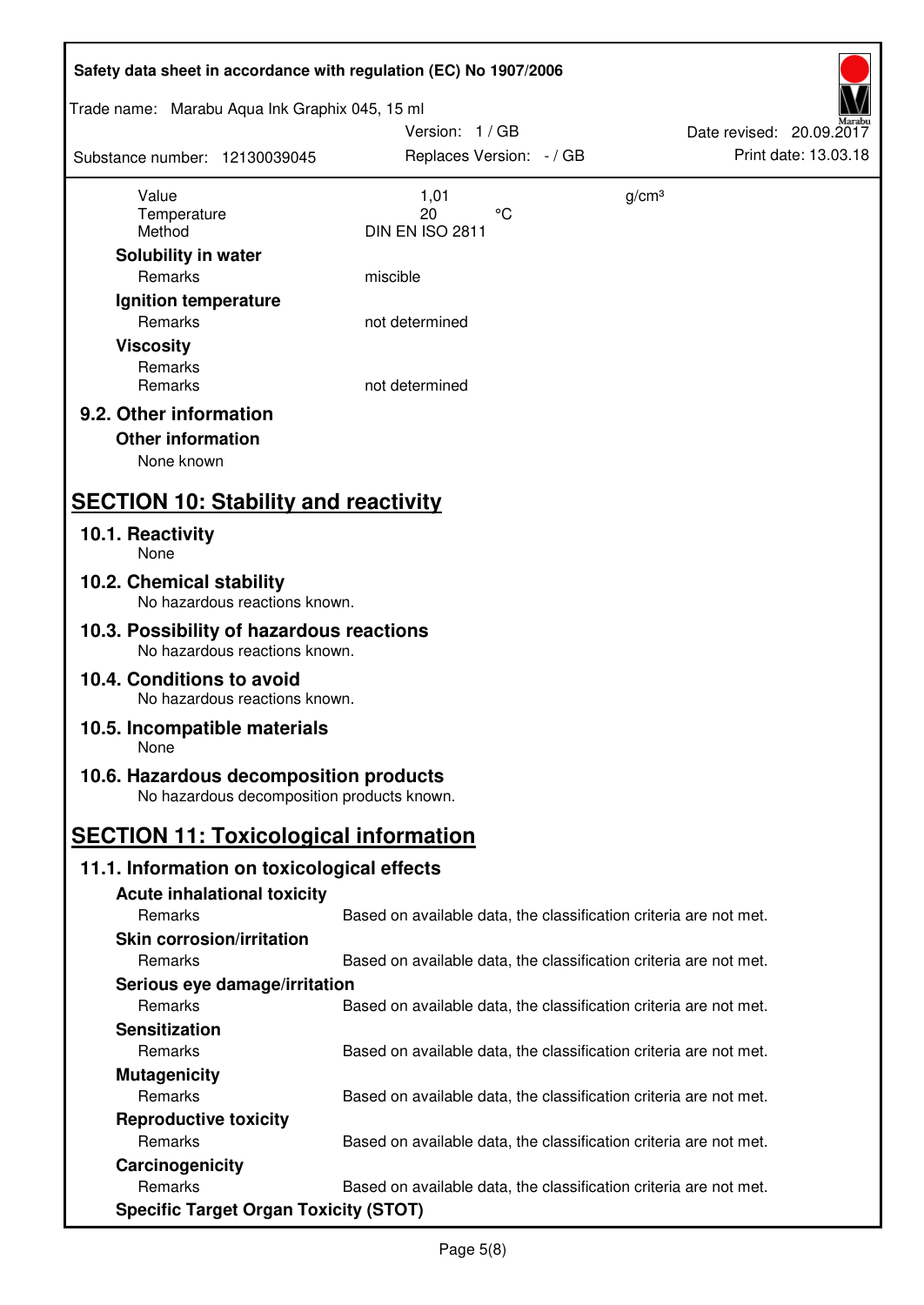### **Safety data sheet in accordance with regulation (EC) No 1907/2006**

Trade name: Marabu Aqua Ink Graphix 045, 15 ml

Replaces Version:  $-$  / GB Print date: 13.03.18 Date revised: 20.09.2017

Substance number: 12130039045

Version: 1 / GB

#### **Single exposure**

Remarks Based on available data, the classification criteria are not met.

**Repeated exposure** 

Remarks Based on available data, the classification criteria are not met.

#### **Aspiration hazard**

Based on available data, the classification criteria are not met.

#### **Experience in practice**

Provided all the recommended protective and safety precautions are taken, experience shows that no risk to health can be expected.

#### **Other information**

There are no data available on the mixture itself. The mixture has been assessed following the additivity method of the GHS/CLP Regulation (EC) No 1272/2008.

## **SECTION 12: Ecological information**

### **12.1. Toxicity**

#### **General information**

There are no data available on the mixture itself.Do not allow to enter drains or water courses.The mixture has been assessed following the summation method of the CLP Regulation (EC) No 1272/2008 and is not classified as dangerous for the environment.

### **12.2. Persistence and degradability**

#### **General information**

There are no data available on the mixture itself.

#### **12.3. Bioaccumulative potential**

#### **General information**

There are no data available on the mixture itself.

#### **12.4. Mobility in soil**

#### **General information**

There are no data available on the mixture itself.

#### **12.5. Results of PBT and vPvB assessment**

#### **General information**

There are no data available on the mixture itself.

#### **12.6. Other adverse effects**

#### **General information**

There are no data available on the mixture itself.

## **SECTION 13: Disposal considerations**

#### **13.1. Waste treatment methods**

#### **Disposal recommendations for the product**

The product can be placed with other household refuse. Small residues in containers can be washed-out with water and put into the drainage system.

#### **Disposal recommendations for packaging**

Packaging that cannot be cleaned should be disposed off as product waste. Completely emptied packagings can be given for recycling.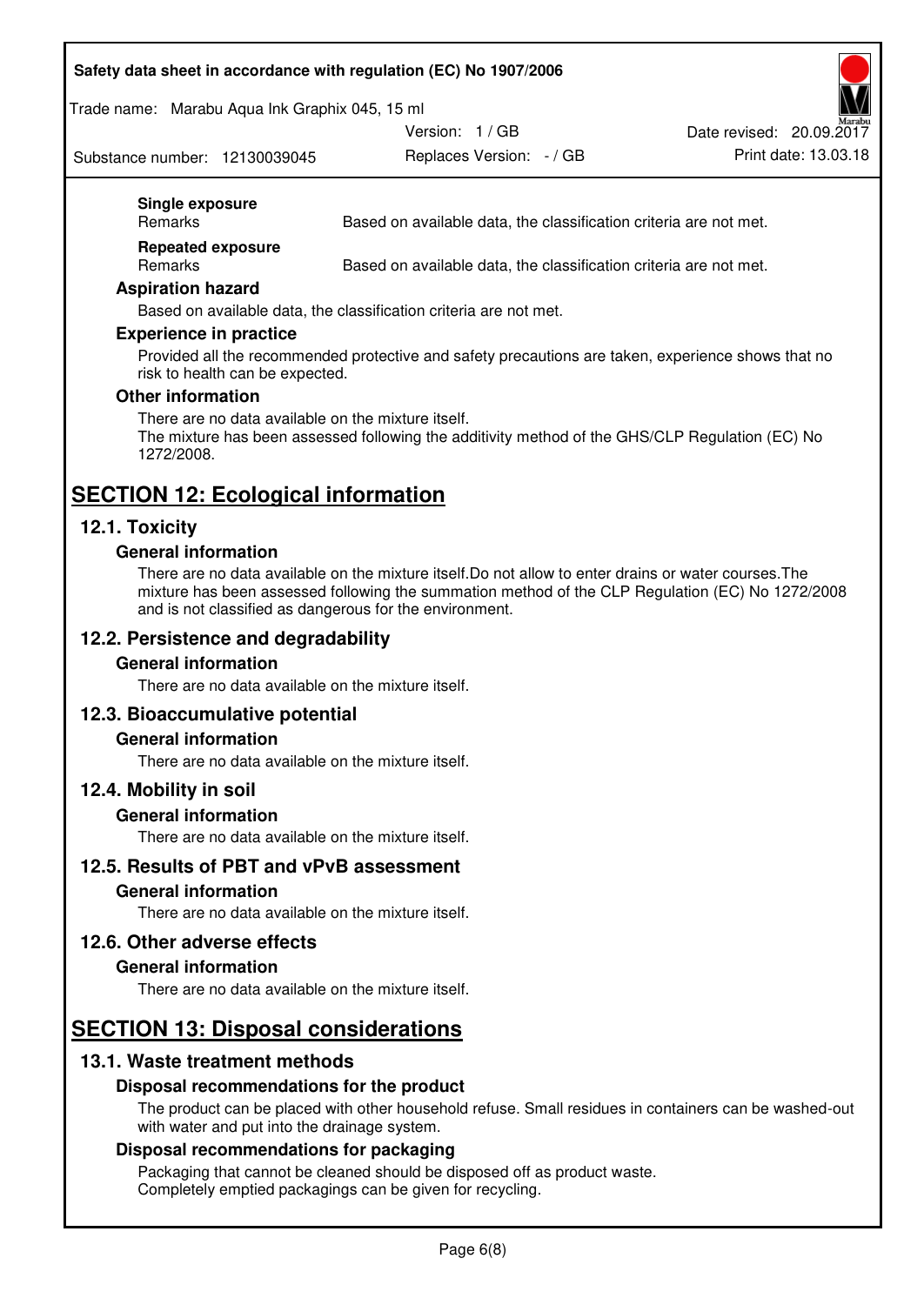| Safety data sheet in accordance with regulation (EC) No 1907/2006 |                                                                                                                                                                             |                          |  |  |  |
|-------------------------------------------------------------------|-----------------------------------------------------------------------------------------------------------------------------------------------------------------------------|--------------------------|--|--|--|
| Trade name: Marabu Aqua Ink Graphix 045, 15 ml                    |                                                                                                                                                                             |                          |  |  |  |
|                                                                   | Version: 1 / GB                                                                                                                                                             | Date revised: 20.09.2017 |  |  |  |
| Substance number: 12130039045                                     | Replaces Version: - / GB                                                                                                                                                    | Print date: 13.03.18     |  |  |  |
|                                                                   |                                                                                                                                                                             |                          |  |  |  |
| <b>SECTION 14: Transport information</b>                          |                                                                                                                                                                             |                          |  |  |  |
| <b>Land transport ADR/RID</b><br>Non-dangerous goods              |                                                                                                                                                                             |                          |  |  |  |
| 14.1. UN number                                                   |                                                                                                                                                                             |                          |  |  |  |
| $UN -$                                                            |                                                                                                                                                                             |                          |  |  |  |
| 14.2. UN proper shipping name                                     |                                                                                                                                                                             |                          |  |  |  |
| 14.3. Transport hazard class(es)                                  |                                                                                                                                                                             |                          |  |  |  |
| Class                                                             |                                                                                                                                                                             |                          |  |  |  |
| Label                                                             |                                                                                                                                                                             |                          |  |  |  |
| 14.4. Packing group                                               |                                                                                                                                                                             |                          |  |  |  |
| Packing group<br>Transport category                               | 0                                                                                                                                                                           |                          |  |  |  |
| 14.5. Environmental hazards                                       |                                                                                                                                                                             |                          |  |  |  |
|                                                                   |                                                                                                                                                                             |                          |  |  |  |
| <b>Marine transport IMDG/GGVSee</b>                               |                                                                                                                                                                             |                          |  |  |  |
|                                                                   | The product does not constitute a hazardous substance in sea transport.                                                                                                     |                          |  |  |  |
| 14.1. UN number<br>$UN -$                                         |                                                                                                                                                                             |                          |  |  |  |
| 14.2. UN proper shipping name                                     |                                                                                                                                                                             |                          |  |  |  |
| 14.3. Transport hazard class(es)                                  |                                                                                                                                                                             |                          |  |  |  |
| Class                                                             |                                                                                                                                                                             |                          |  |  |  |
| Subsidiary risk                                                   |                                                                                                                                                                             |                          |  |  |  |
| 14.4. Packing group                                               |                                                                                                                                                                             |                          |  |  |  |
| Packing group                                                     |                                                                                                                                                                             |                          |  |  |  |
| 14.5. Environmental hazards                                       |                                                                                                                                                                             |                          |  |  |  |
| no                                                                |                                                                                                                                                                             |                          |  |  |  |
| Air transport ICAO/IATA                                           |                                                                                                                                                                             |                          |  |  |  |
| 14.1. UN number                                                   | The product does not constitute a hazardous substance in air transport.                                                                                                     |                          |  |  |  |
| UN-                                                               |                                                                                                                                                                             |                          |  |  |  |
| 14.2. UN proper shipping name                                     |                                                                                                                                                                             |                          |  |  |  |
|                                                                   |                                                                                                                                                                             |                          |  |  |  |
| 14.3. Transport hazard class(es)                                  |                                                                                                                                                                             |                          |  |  |  |
| Class                                                             |                                                                                                                                                                             |                          |  |  |  |
| Subsidiary risk                                                   |                                                                                                                                                                             |                          |  |  |  |
| 14.4. Packing group                                               |                                                                                                                                                                             |                          |  |  |  |
| Packing group<br>14.5. Environmental hazards                      |                                                                                                                                                                             |                          |  |  |  |
|                                                                   |                                                                                                                                                                             |                          |  |  |  |
| Information for all modes of transport                            |                                                                                                                                                                             |                          |  |  |  |
| 14.6. Special precautions for user                                |                                                                                                                                                                             |                          |  |  |  |
| Transport within the user's premises:                             |                                                                                                                                                                             |                          |  |  |  |
|                                                                   | Always transport in closed containers that are upright and secure.<br>Ensure that persons transporting the product know what to do in the event of an accident or spillage. |                          |  |  |  |
| <b>Other information</b>                                          |                                                                                                                                                                             |                          |  |  |  |
|                                                                   | 14.7. Transport in bulk according to Annex II of Marpol and the IBC Code                                                                                                    |                          |  |  |  |
| no                                                                |                                                                                                                                                                             |                          |  |  |  |
| <b>SECTION 15: Regulatory information</b>                         |                                                                                                                                                                             |                          |  |  |  |
|                                                                   |                                                                                                                                                                             |                          |  |  |  |
|                                                                   | 15.1. Safety, health and environmental regulations/legislation specific for the substance                                                                                   |                          |  |  |  |